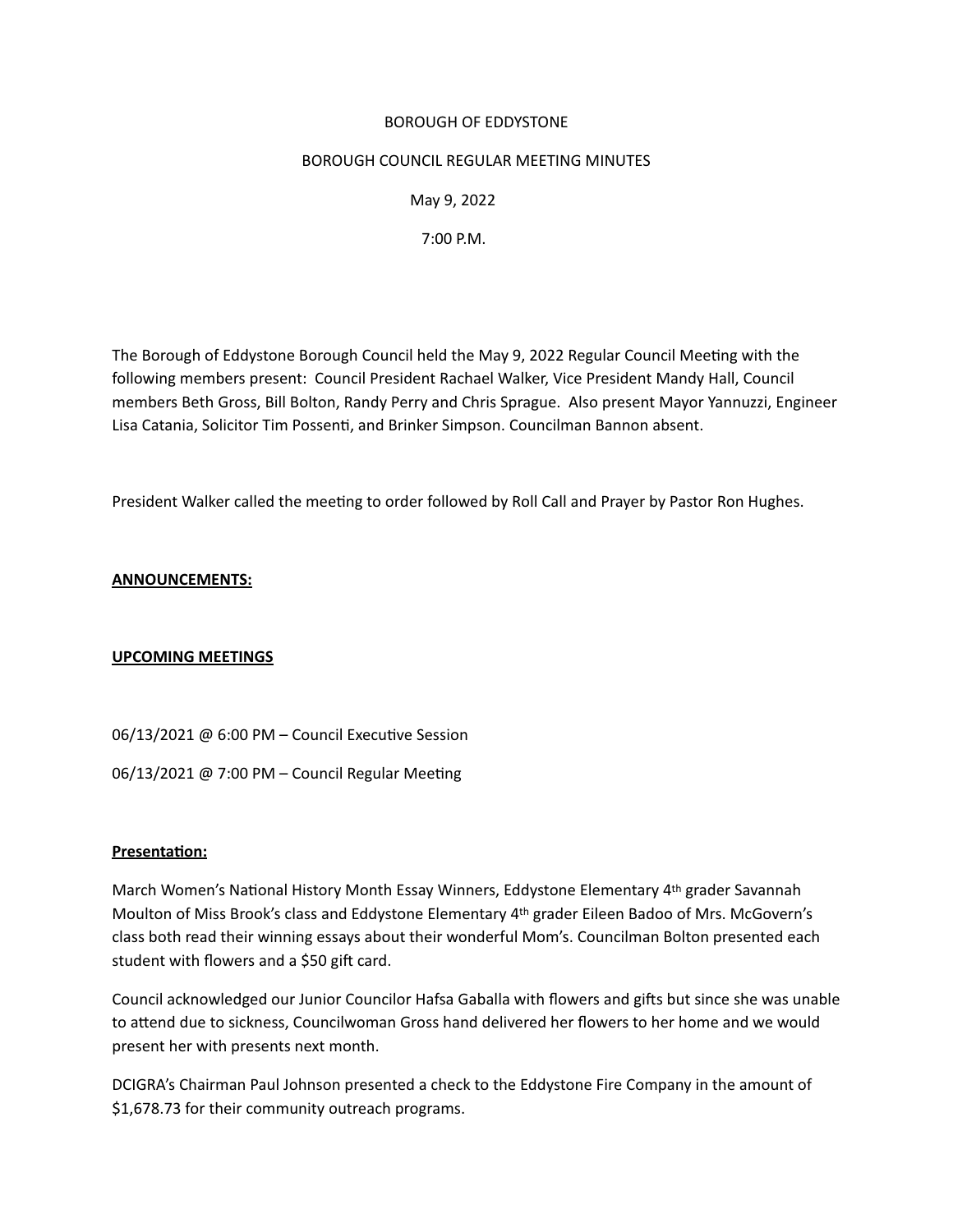## **PROFESSIONAL REPORTS:**

Brinker Simpson Financial reports

Catania's report

Evan & John BCO report

Fire/EMS/Police/Health

Solicitor

## **RIGHT TO KNOW SUBMISSIONS:**

Two on hand, one with a 30 day notice the other working with Chief & Solicitor

## **DISCUSSION:**

Lisa Catania informed all that a RACP 6 month extension is required from the Borough. 

Chief Mokshefsky thanked the public as they continuously assist Eddystone Police Department especially in most recent events.

#### **PUBLIC COMMENT:**

Samantha Colon commented on the recent April 26 incident that she witnessed and noted how it was to close to home and is interested in doing Neighborhood Watch, especially with her living so close to our elementary school which is considered a hotspot. She would like to be more hands on in the neighborhood and would like to get more residents involved, possibly 1-2 from each block/street. Chief Mokshefsky would assist once group is ready to hold a meeting.

William Stewart first requested update on the 2021 annual audit and Financial Director Christine McMenamin with Brinker Simpson relayed that the audit is finished and the auditors are waiting on the final mailings to be returned. Second the January 2022 repeal of Forensic Resoluton with previous Financial Director and if there will be action to move this forward. Third, majority appointments from 01/06/2022 for Professional Services RTK of new solicitors bills show that new council engaged prior to his appointments on dates of Nov. 29, Dec. 6, 8, 30,31 and Jan. 3 and 5<sup>th</sup>, all prior to being appointed. Solicitor Possenti answered this was due to updating the Sewer Ordinance in order to be on time and noted there are positve things going on.

#### **Acton Items**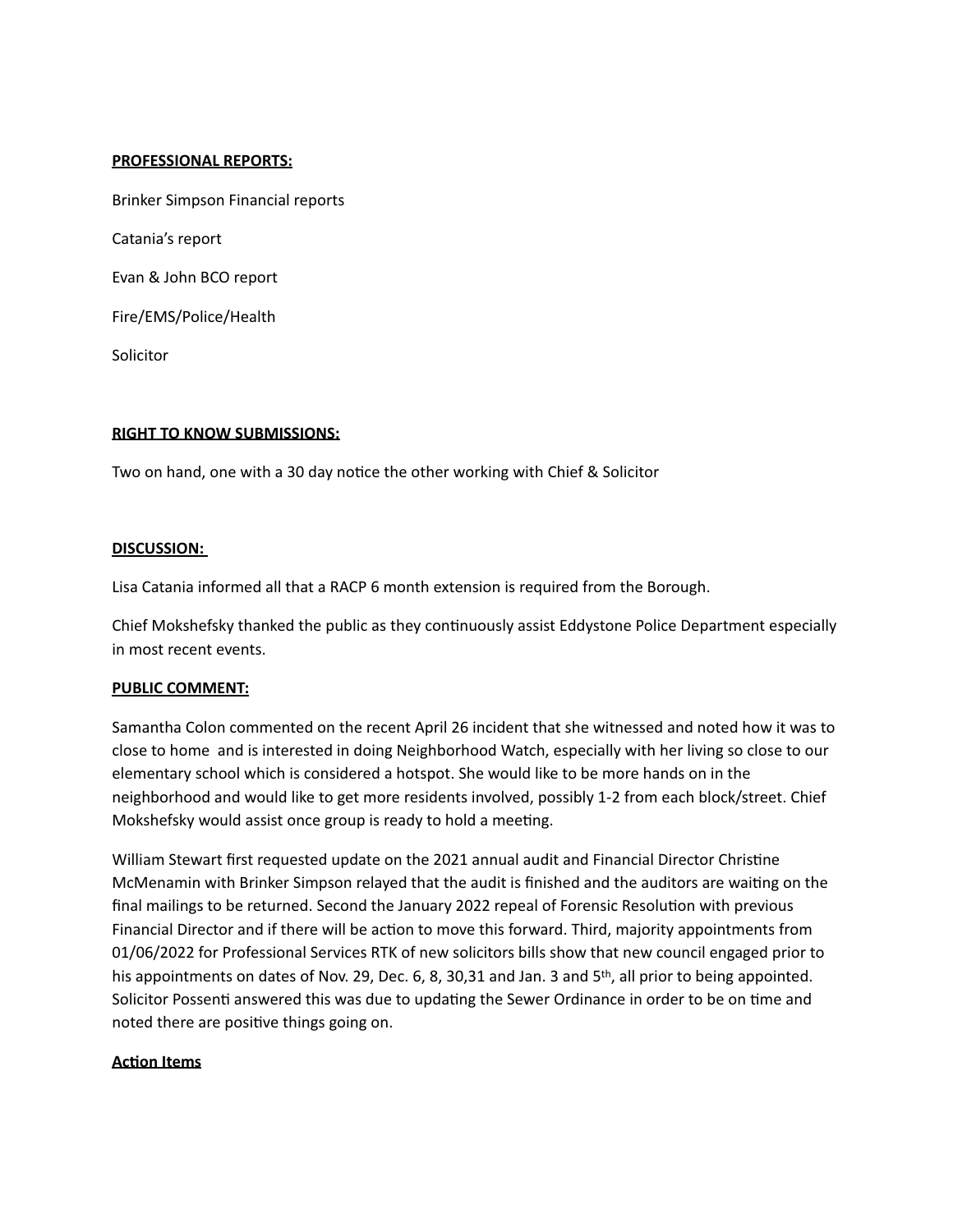Motion: Approval of Minutes from Regular Council Meeting (04/11/2022), & Workshop (05/02/2022) Motion made by Mandy Hall, 2<sup>nd</sup> by Mike Bannon, Motion carries 6-0

Motion: To approve the Treasurer's Report for the month of April 2022 as reported by Christine McMenamin of Brinker Simpson, Motion made Mandy Hall, 2<sup>nd</sup> by Chris Sprague, Motion carries 6-0

Motion: To approve the Cash Receipts & Disbursements Journal for the month of April 2022 as reported by Christine McMenamin of Brinker Simpson, Motion made by Mandy Hall, 2<sup>nd</sup> by Chris Sprague, Motion carries 6-0

Motion: To approve the Police Report for the month of April 2022 as presented by Chief Mokshefsky Motion made by Mandy Hall, 2<sup>nd</sup> by Randy Perry, Motion carries 6-0

Motion: To approve the Fire Report/EMS report for the month of April 2022 as reported by Chief Allen Reeves, Motion made by Mandy Hall, 2<sup>nd</sup> by Chris Sprague, Motion carries 6-0

Motion: To approve the Engineer's report for the month of April 2022 as presented by Lisa Catania, Motion made by Mandy Hall, 2<sup>nd</sup> by Beth Gross, Motion carries 6-0

Motion: To approve the BCO report for the month of April 2022 as presented by John Lyman, Motion made by Mandy Hall, 2nd by Chris Sprague, Motion carries 6-0

Motion: To approve the Health report for the month of April 2022 as presented by Dawn Jones, Motion made by Mandy Hall, 2<sup>nd</sup> by Randy Perry, Motion carries 6-0

Motion: To approve the Summer schedule for Council June thru September with no Workshop meetings, Motion made by Mandy Hall, 2<sup>nd</sup> by Chris Sprague, Motion carries 6-0

Motion: To approve the hiring of part time seasonal Highway/Streets Department applicant Christopher Ropski, Motion made by Randy Perry, 2<sup>nd</sup> by Beth Gross, Motion passes 6-0

Motion: To reject the sole BID for Eddystone Lighthouse Hall Renovations, Motion made by Mandy Hall, 2<sup>nd</sup> by Beth Gross, Motion passes 6-0

Motion: To approve the Authorization for Eddystone Lighthouse Hall Re-Bid for Renovations, Motion tabled by Mandy Hall, 2<sup>nd</sup> by Beth Gross, Motion tabled 6-0

Motion: To approve the 291 & Saville Manhole casting award to A J Jurch in the amount of \$8960.00, Motion made by Mandy Hall, 2<sup>nd</sup> by Beth Gross, Motion tabled 6-0

Motion: To amend the agenda due to the signal wiring, Motion made by Mandy Hall,  $2^{nd}$  by Chris Sprague, Motion passes 6-0

Motion: To authorize the advertisement for BID on the Signal Wiring Replacement & Vehicle Detection work, Motion made by Mandy Hall, 2<sup>nd</sup> by Chris Sprague, Motion passes 6-0

Motion: To adopt Resolution #2022-3 ACT 25, Motion made by Randy Perry, 2<sup>nd</sup> by Beth Gross, Motion passes 6-0